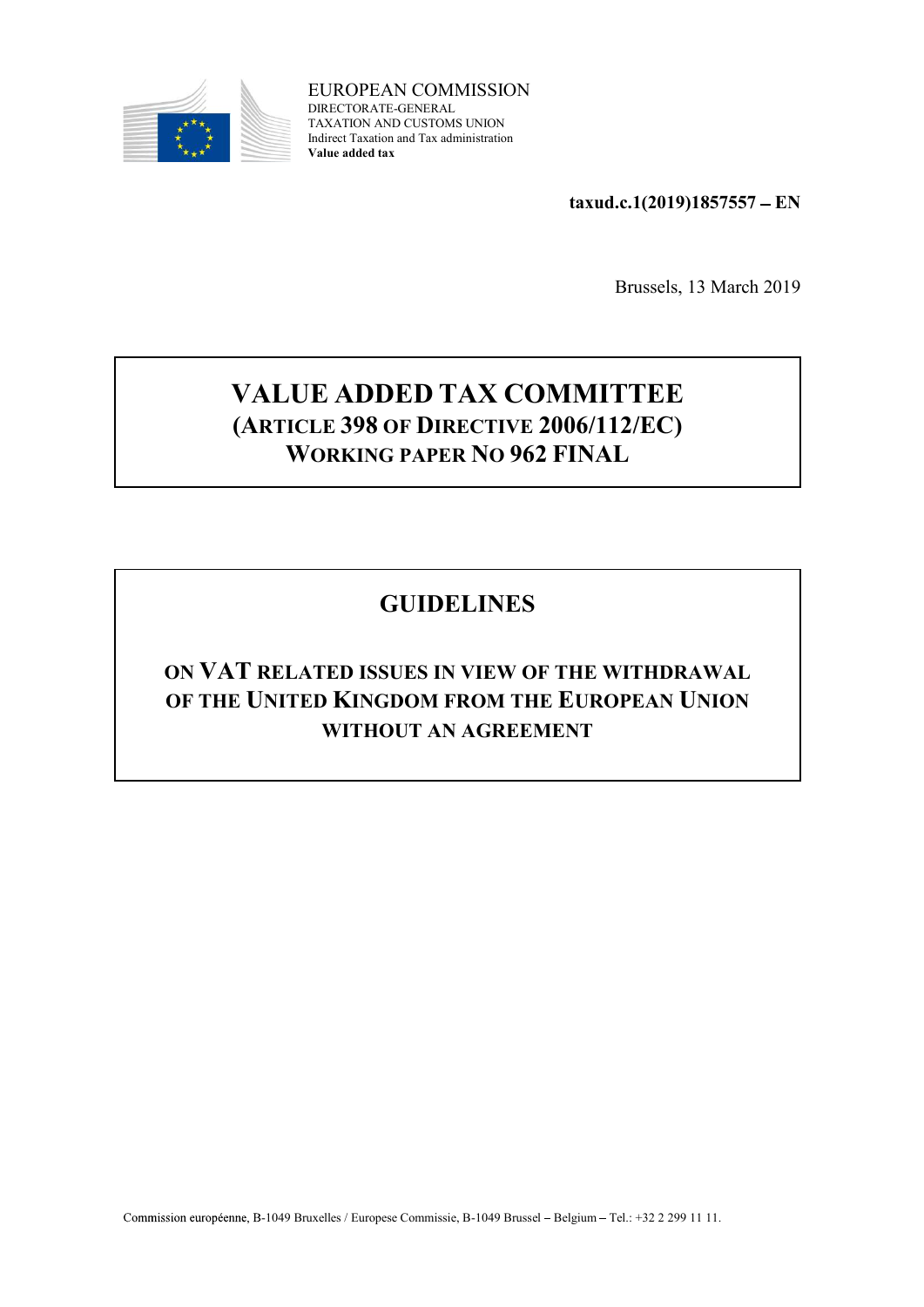# taxud.c.1(2019)1857557 – Working paper No 962 FINAL<br>tee – Guidelines on VAT related issues in view of the withdrawal of the<br>ed Kingdom from the European Union without an agreement VAT Committee – Guidelines on VAT related issues in view of the withdrawal of the United Kingdom from the European Union without an agreement

QUESTIONS CONCERNING THE APPLICATION OF EU VAT PROVISIONS IN CASE OF WITHDRAWAL OF THE UNITED KINGDOM FROM THE EUROPEAN UNION WITHOUT AN AGREEMENT

CONTEXT OF THIS SET OF GUIDELINES: the United Kingdom submitted on 29 March 2017 the notification of its intention to withdraw from the Union pursuant to Article 50 of the Treaty on European Union. This means that as from 30 March 2019, 00:00h (CET) ('the <sup>1</sup> the United Kingdom will be a 'third country'<sup>2</sup>.

| 1. | Origin:     | Commission                                                 |
|----|-------------|------------------------------------------------------------|
|    | References: | Articles 63, 68 and 70 of Directive 2006/112/EC            |
|    | Subject:    | On-going movements of goods from the United Kingdom to the |
|    |             | EU-27 Member States at the moment of its withdrawal        |

An intra-Community acquisition of goods is regarded as being made when the corresponding supply is effected. Such a supply may be effected at the time when dispatch or transport of the goods begins or during dispatch or transport. Given the principles of neutrality of VAT, legal certainty and the requirement to ensure a rational taxation that avoids double taxation, the VAT Committee therefore almost unanimously agrees that any intra-Community acquisition of goods of which the dispatch or transport from the United Kingdom to the EU-27 Member States started before its withdrawal from the EU shall be disregarded if the importation of these goods, as provided for in Article 30 of the VAT Directive, in a Member State of the EU-27 has taken place as from the withdrawal date.

| 2. | Origin:    | Commission                                                |  |
|----|------------|-----------------------------------------------------------|--|
|    | Reference: | Article $143(1)(e)$ of Directive $2006/112/EC$            |  |
|    | Subject:   | Reimportation of goods after the withdrawal of the United |  |
|    |            | Kingdom                                                   |  |

The VAT Committee almost unanimously agrees that the notion of "reimportation", as referred to in Article 143(1)(e) of the VAT Directive, shall also cover situations of importation where goods have not been exported but were transported or dispatched from one of the EU-27 Member States to the United Kingdom before the withdrawal date and are returned from the United Kingdom as from the withdrawal date.

As there was no export declaration, the VAT Committee almost unanimously agrees that the person who exported the goods shall use alternative means to prove that the goods are reimported in unaltered state within the time limit referred to in Article 203(1) of Regulation (EU) No 952/2013 laying down the Union Customs Code3.

<sup>&</sup>lt;sup>1</sup> In accordance with Article 50(3) of the Treaty on European Union, the European Council, in agreement with the United Kingdom, may unanimously decide that the Treaties cease to apply at a later date.

<sup>&</sup>lt;sup>2</sup> A third country is a country not member of the EU.

<sup>3</sup> OJ L 269, 10.10.2013, p. 1.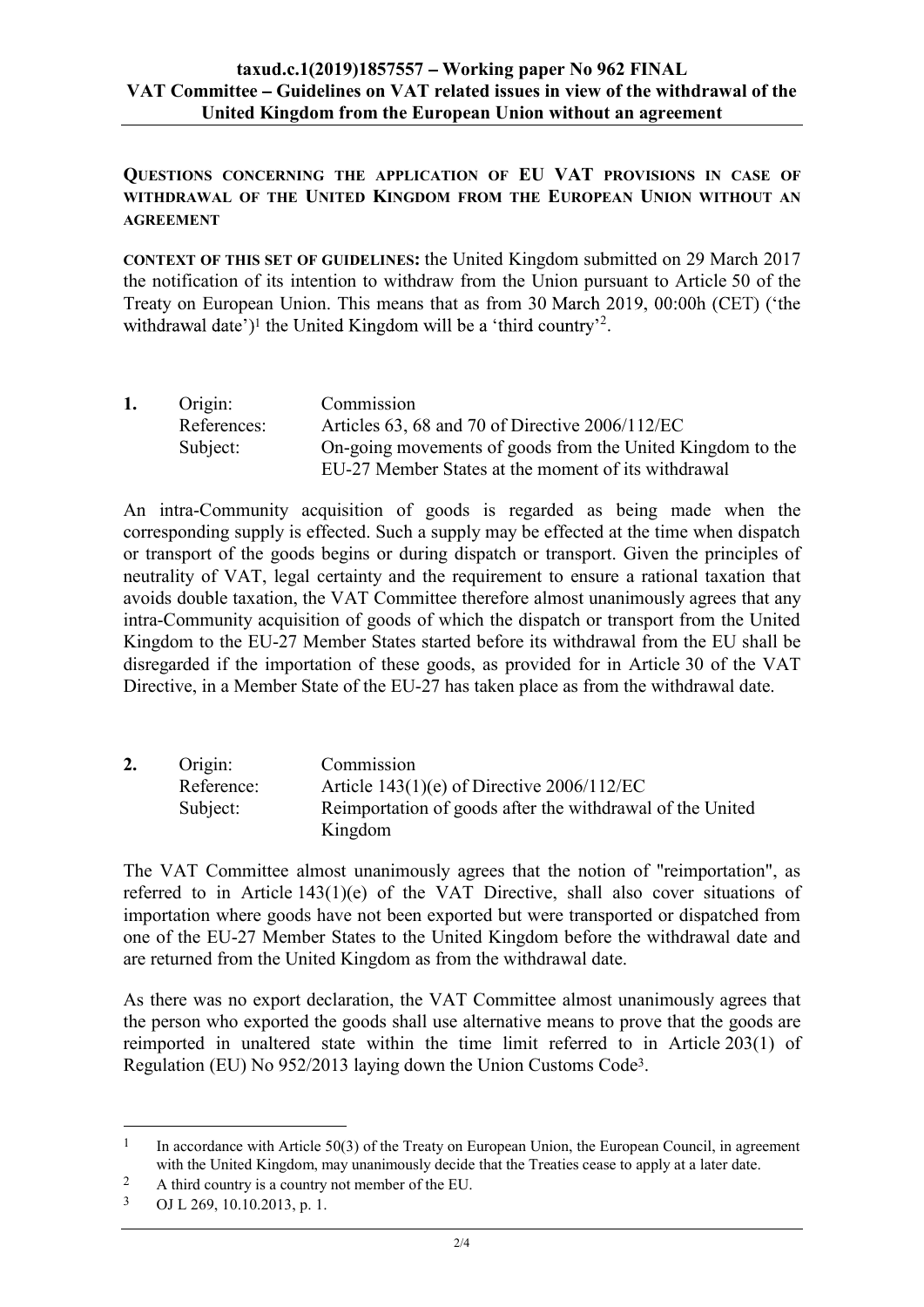# taxud.c.1(2019)1857557 – Working paper No 962 FINAL<br>tee – Guidelines on VAT related issues in view of the withdrawal of the<br>ed Kingdom from the European Union without an agreement<br>Commission VAT Committee – Guidelines on VAT related issues in view of the withdrawal of the United Kingdom from the European Union without an agreement

| 3. | Origin:    | Commission                                                    |
|----|------------|---------------------------------------------------------------|
|    | Reference: | Article 4 of Directive 2009/132/EC                            |
|    | Subject:   | Personal property imported after the withdrawal of the United |
|    |            | Kingdom                                                       |

The VAT Committee almost unanimously agrees that, where natural persons move their normal place of residence from the United Kingdom to an EU-27 Member State within 6 months as from the withdrawal date, the exemption laid down in Article 4 of Directive 2009/132/EC shall apply to personal property imported by these persons in the EU-27 as from the withdrawal date, insofar as the goods concerned have been in the possession of and, in the case of non-consumable goods, used by the person concerned at his or her former normal place of residence in the United Kingdom for a minimum of six months (except in special cases justified by circumstances) before the date on which he or she ceased to have his or her normal place of residence outside the EU-27.

The VAT Committee almost unanimously agrees, however, that the exemption of personal property shall be made conditional upon such property having borne the customs and/or fiscal charges to which it was normally liable in the United Kingdom or in one of the EU-27 Member States before the importation in the EU, in accordance with Article 4, paragraph 2, of Directive 2009/132/EC.

4. Origin: Commission References: Directives 86/560/EEC, 2006/112/EC and 2008/9/EC Subject: Refund of VAT charged before the withdrawal date in the United Kingdom or in an EU-27 Member State to taxable persons not established in the State of refund but established respectively either in an EU-27 Member State or in the United Kingdom

Regarding VAT charged before the withdrawal date in the United Kingdom or in an EU-27 Member State to taxable persons not established in the State of refund but established respectively either in an EU-27 Member State or in the United Kingdom, the VAT Committee almost unanimously confirms the following:

- (1) As from the withdrawal date, Directive 2008/9/EC no longer applies for the United Kingdom, this entailing, inter alia, that a taxable person established in one of the EU-27 Member States or in the United Kingdom shall not be able as from the withdrawal date to use the electronic portal set up by his State of establishment for submitting an electronic refund application in accordance with Article 7 of Directive 2008/9/EC.
- (2) As from the withdrawal date the exchange of information between tax authorities relating to VAT refund applications provided for in Article 48(2) and (3) of Regulation (EU) No 904/2010 no longer applies in relation to the United Kingdom and any request for information by the State of refund with regard to a VAT refund application shall therefore be addressed directly to the taxable person concerned.